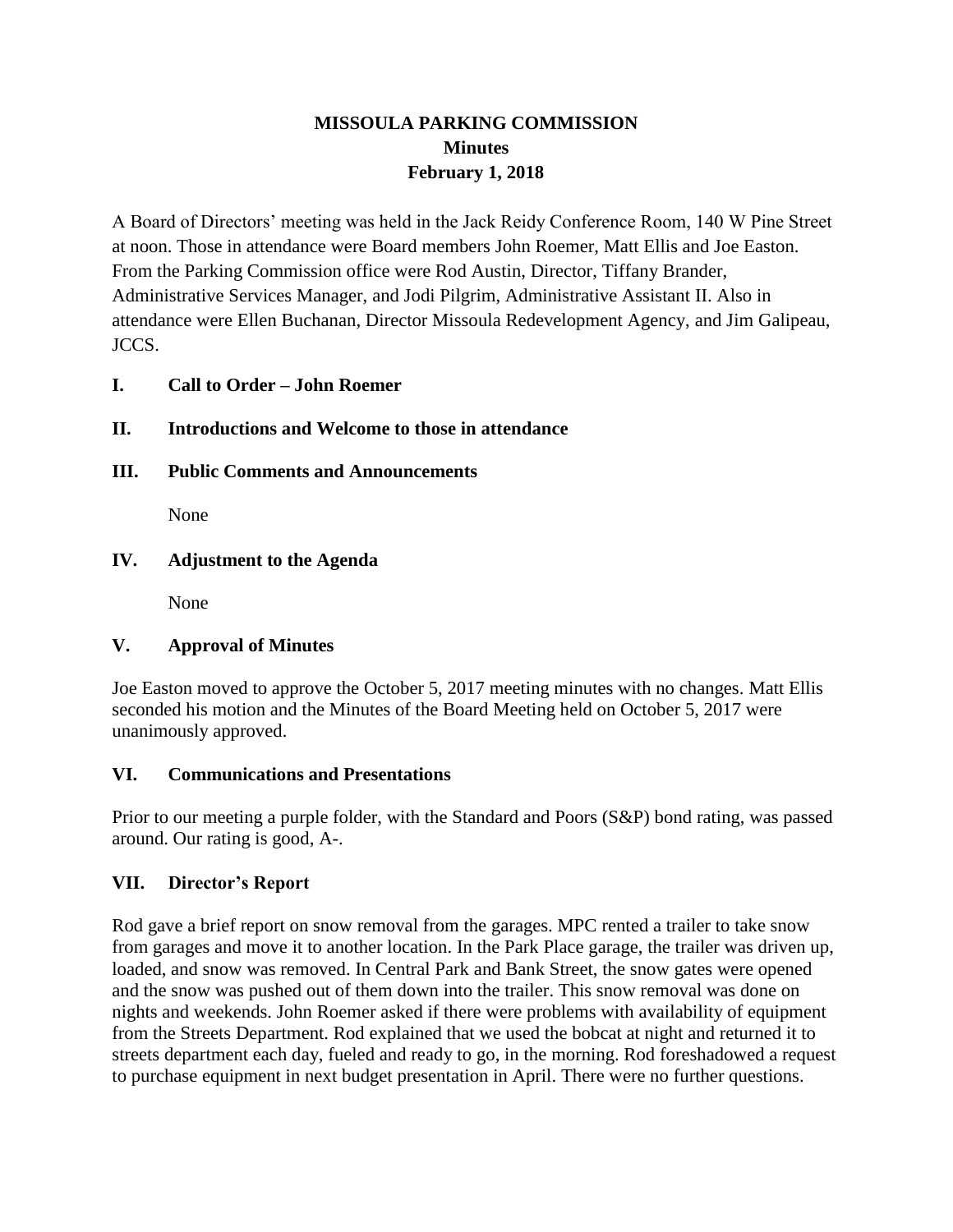### **VIII. Financial Statement**

Jim Galipeau presented the November financials dashboard. Jim explained the bottom section of page 3. This section shows cash and investments less merchant fees, accrued interest, city fees, receivable from MRA, etc. Available cash is around \$500,000. Matt Ellis asked how much cash gets rejuvenated over the next six months? Jim explained if you look at the whole year, we are generally up \$250,000-\$350,000/year. Matt asked if we lose money on net cash available? Jim explained the figure is what is available right now. If we continue on as is, the figure should go up \$125,000-\$175,000.

Jim went on to review revenue and expenses. Total revenues are up \$130,000 over last year, and expenses have not changed much. Almost the entire increase in revenue dropped down to the bottom line. Cash outlays are roughly \$250,000. John Roemer asked about the flux in lease revenues semi-annually, where we are getting lease revenue up front for leases used throughout the year. Do we apply it when the payment comes in or monthly when it is used? Jim explained we take it when the cash comes in.

In the profit and loss section, showing flow from November 2016 to November 2017, meter revenue is consistent through the year and leases spike semi-annually.

Tiffany Brander explained that the City is about 2-3 weeks behind on December 2017 financials due to circumstances out of their control. We have received our audited FY2017 financials back. Anderson Zurmuehlen will be presenting on the audited financials at the next board meeting. Tiffany informed the Board that our bond coverage ratio is shown as 215% in the FY17 audit.

Jim asked the board if they had suggestions for items to add to the financial dashboard. Matt appreciates the dashboard as it is. Joe Easton agrees. Tiffany asked if board members want just the dashboard, or the full financial report including the dashboard in the future. Matt and Joe want the full report and dashboard.

#### **IX. Action Items**

#### A. PARCS & LPR Contract Approval:

Rod presented the board with two T2 contracts for approval. One contract is for PARCS equipment and the other is for LPR equipment. These contracts were provided to the board members prior to this meeting for their review. Rod clarified that these contracts are the answer to the need for equipment in ROAM project and issues with old gating equipment.

Matt Ellis moved to approve the contract as presented. Joe Easton seconded. **Motion to approve contracts as presented was approved unanimously.**

John Roemer asked if the contract and financing totals match. The staff responded Yes. John then called for the question on the motion. During the discussion that followed, Matt asked if we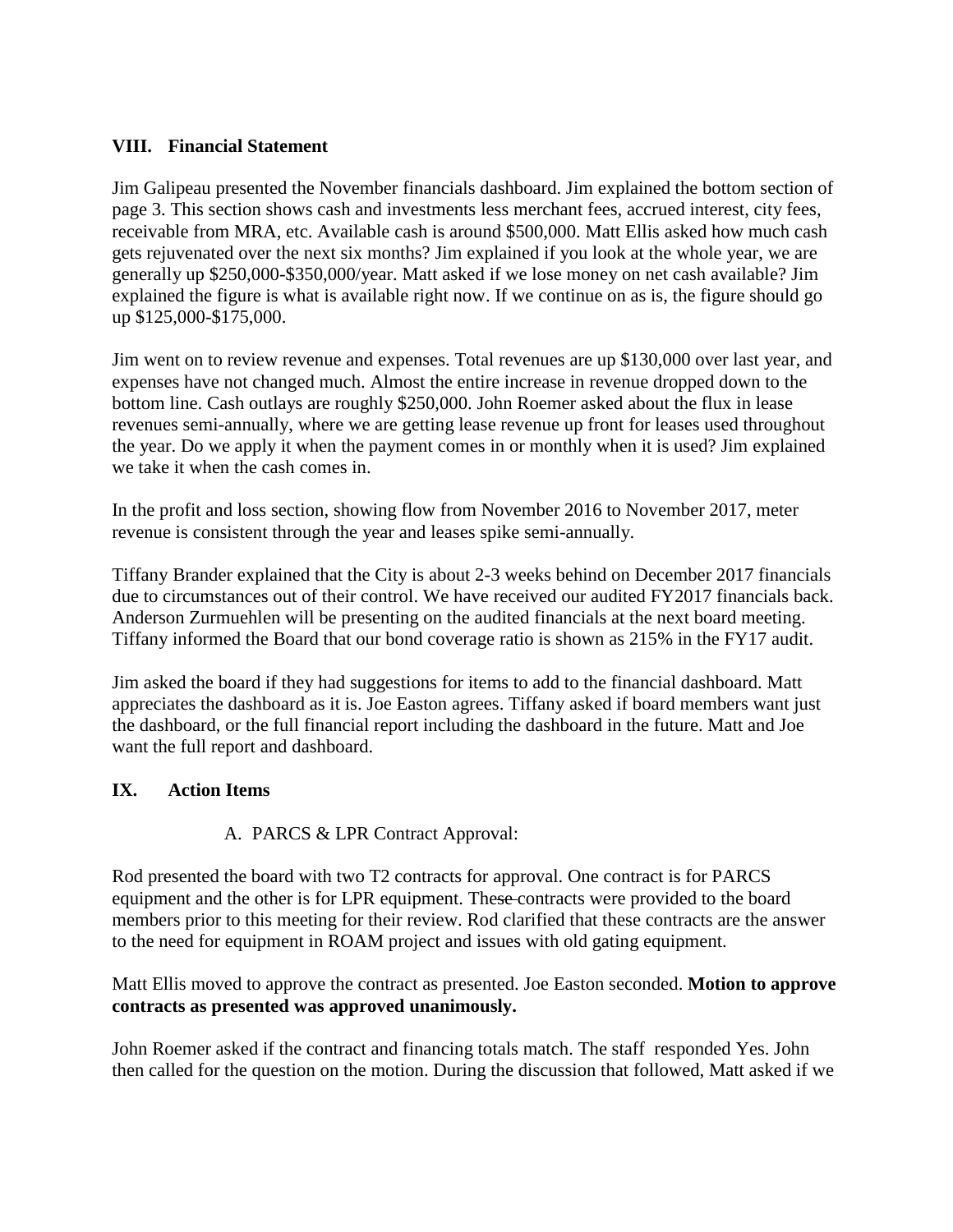should expect negative press on LPR. Rod said he thinks it will be great, but there will be some negativity because enforcement will be more efficient. Matt clarified it's a good thing for businesses downtown, but he wants us to get ahead of the negativity with the MDA and outreach. Rod said some of the contingency money is allocated to marketing and outreach on the new projects. MPC is looking at it as an opportunity to educate the community about all the changes to come. Working with Spider at Six Pony Hitch, MPC staff plans to develop a strategy to educate the public putting a positive face on the changes.

Rod is estimating that when LPR is installed and implemented, we will go from covering downtown 1-2 times a day to 6, 7, or 8 times a day. Matt anticipates this will drive more people to park in garages, and wonders if there will be space. Rod thinks we will need to look at expanding transient parking in the garages. Matt asked if the Holiday Inn lot being fenced off will push parkers into Park Place? Yes. Tiffany explained that when Holiday Inn has conferences, we have issues with people parking in Park Place lease areas and explained how the addition of "Lot Full" signs in the new contract should help. Ellen Buchanan suggested working with Mountain Line to monitor what happens with bus ridership when we implement LPR. Rod expressed that he worked with Mountain Line when we increased lease rates, and plans to work with them again. John asked Tiffany if there is a framework plan for advertising and marketing campaigns. Tiffany explained that Spider at 6 Pony Hitch is on standby for contract approval. Once approved, Tiffany will meet with Spider and follow-up with a framework at the next board meeting.

The anticipated project completion is August 2018. Matt asked how long installation time is and how will it affect our access to garages? Tiffany stated actual installation will be 3-4 days for each lane, during which time parkers will be directed to the second entry/exit in the garage.

#### B. PARCS & LPR Financing Approval:

Rod gave a history. He got quotes for funding through US Bank and First Security Bank. First Security financed the kiosks, and they offered a slightly lower interest rate as well as lower fees. They have absolute approval, and we were given a letter of commitment yesterday. Dorsey Whitney will do the bonding, and have lowered their rate.

John Roemer stated he is looking at the total amount of \$1,195,000.00 and asked about payments. Rod clarified it is for 7 years with semi-annual payments starting in July 2018. John clarified at 3%. Rod explained revenue offset from the ROAM garage – leases will fill, and residents and library customers will fill the short-term parking.

#### Joe Easton moved to accept financing statement as presented. Matt Ellis seconded. **Motion to accept financing as presented approved unanimously.**

Tiffany Brander stated that LPR has been a continual question since the kiosks were installed. MPC intends to have a straight-forward policy about what will be done with license data received and documentation for this policy. Our goal is to use LPR for parking enforcement. Joe Easton requested board consideration for LPR policies. Rod agreed that the board will be